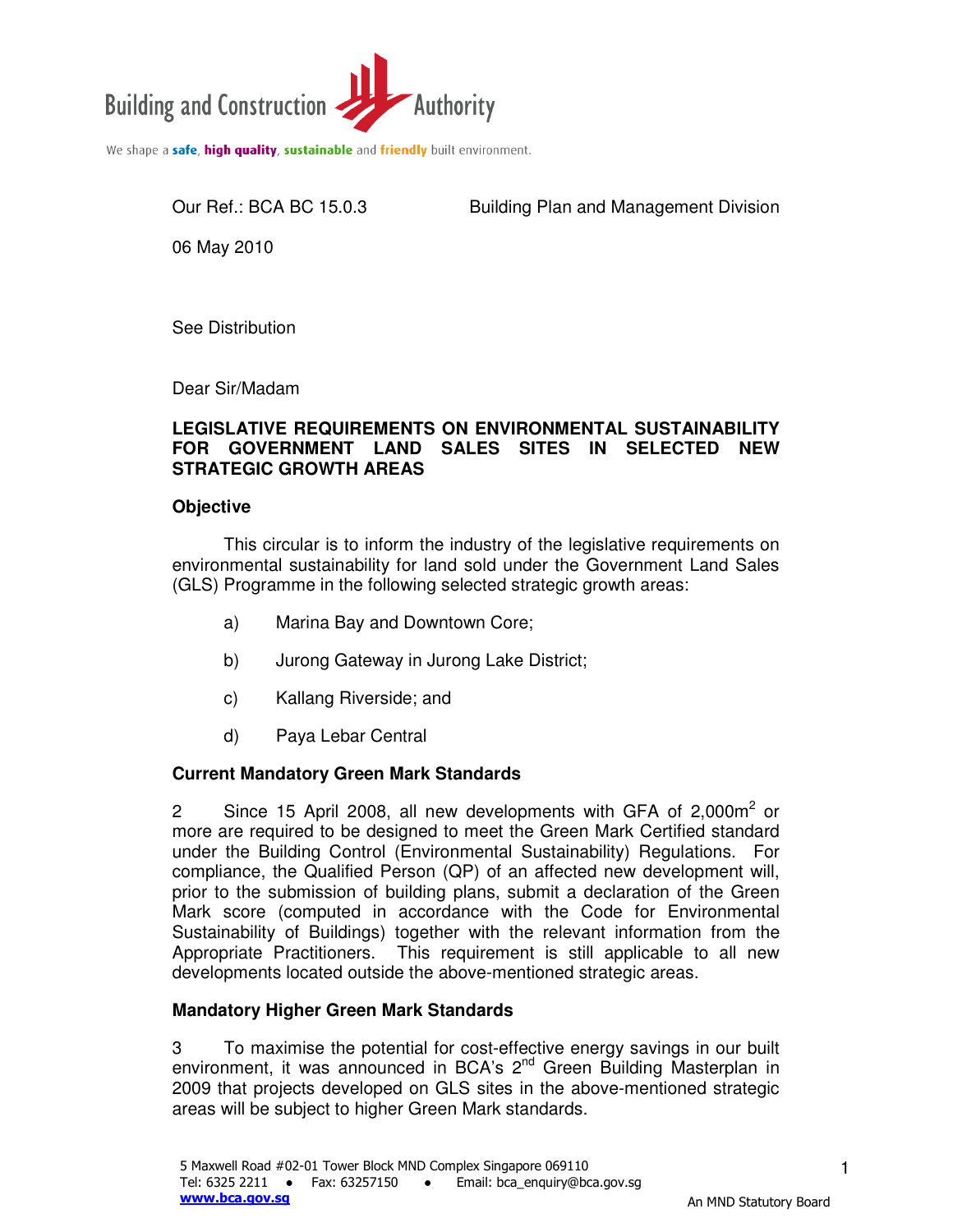4 **Any new development located on land sold on or after 5 May 2010 under the GLS Programme in the above-mentioned strategic areas will be required to be designed to meet the prescribed Green Mark Certification as shown in the following table**.

| <b>Selected Strategic Areas</b>              | <b>Green Mark Certification</b><br>for GLS Sites |
|----------------------------------------------|--------------------------------------------------|
| Marina Bay                                   | Green Mark Platinum                              |
| Downtown Core $-$ including areas within the |                                                  |
| CBD located next to Marina Bay               |                                                  |
| <b>Jurong Lake District</b>                  | <b>Green Mark GoldPlus</b>                       |
| <b>Kallang Riverside</b>                     |                                                  |
| Paya Lebar Central                           |                                                  |

5 Declarations of the Green Mark scores from the QPs are not required for such projects. Instead, the QPs should ensure that, prior to the building plan submission, an application is made to BCA for the project to obtain the Green Mark Certification in accordance with the BCA Green Mark Certification Standard for New Buildings. Upon completion, the appropriate Green Mark Certification from BCA has to be obtained before a TOP/CSC can be granted.

6 We would like to advise the industry to take note of this regulatory requirement and to refer to the Building Control (Environmental Sustainability) Regulations for more details. BCA will work closely with the relevant project parties, where required, to facilitate compliance.

## **For Clarification**

7 We would appreciate it if you could convey the contents of this circular to the members of your organisation. For clarification, you may email to bca\_enquiry@bca.gov.sg or call the following hotline/contact persons.

| <b>Hotline/Contact Person</b>                  | <b>Contact Number</b> |
|------------------------------------------------|-----------------------|
| <b>BP</b> Hotline                              | 6325 7159             |
| <b>For details on Green Mark Certification</b> |                       |
| Grace Cheok-Chan (Mrs)                         | 6325 7588             |
| Leow Yock Keng                                 | 6325 5075             |
| Wang Lei                                       | 6325 5017             |

You**ŕ**s[faithƒully

TEO ORH HAI DEPUTY DIRECTOR BUILDING PLAN & MANAGEMENT DIVISION for COMMISSIONER OF BUILDING CONTROL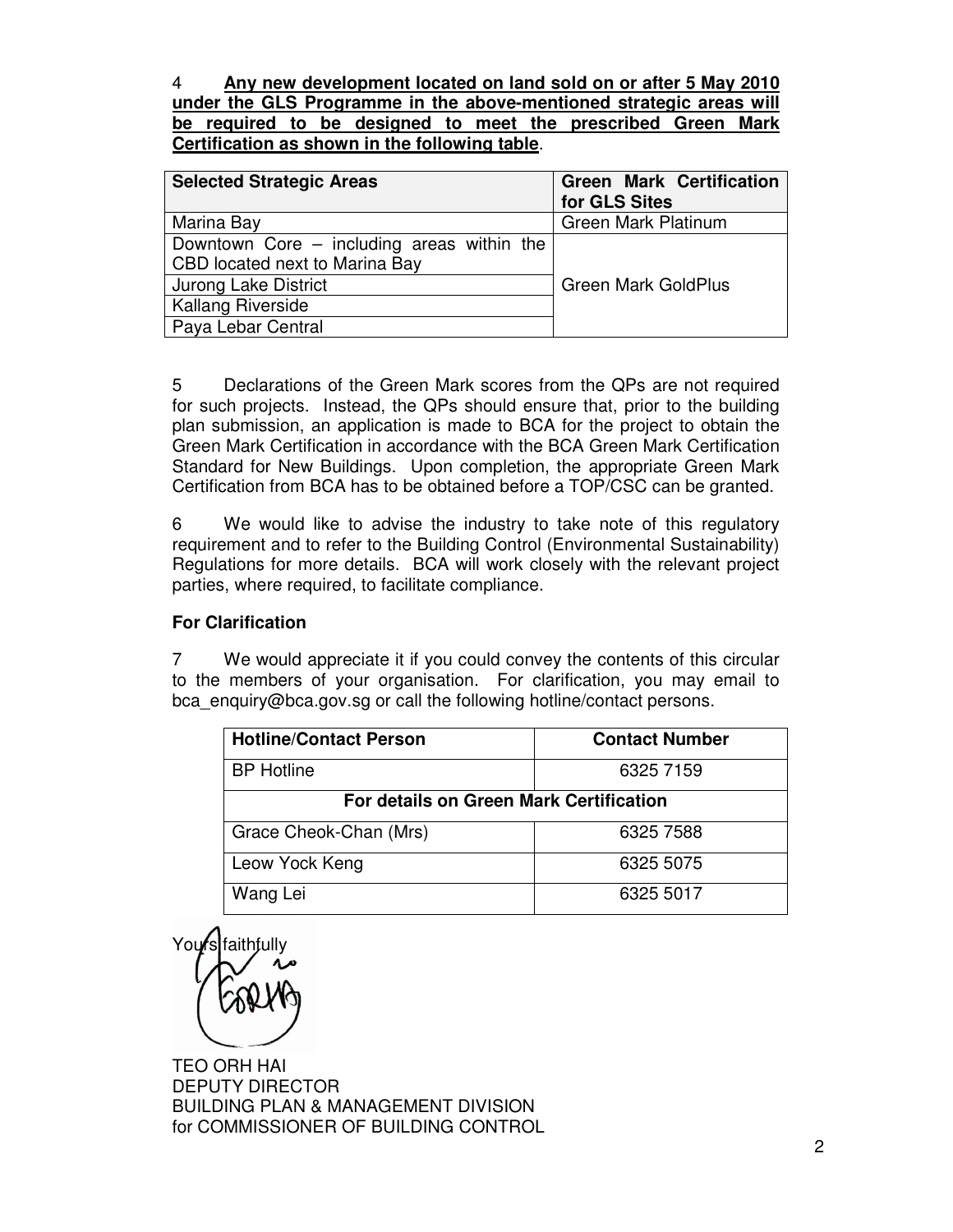#### DISTRIBUTION (via e-mail):

President Association of Consulting Engineers, Singapore (ACES) 70 Palmer Road #04-06 Palmer House Singapore 079427 acesing@starhub.net.sg

President Institution of Engineers, Singapore (IES) 70 Bukit Tinggi Road Singapore 289758 iesnet@singnet.com.sg

President Real Estate Developers' Association of Singapore (REDAS) 190 Clemenceau Avenue #07-01 Singapore Shopping Centre Singapore 239924 enquiry@redas.com

President Singapore Contractors Association Limited (SCAL) Construction House 1 Bukit Merah Lane 2 Singapore 159760 enquiry@scal.com.sg

President Singapore Institute of Architects (SIA) 79 Neil Road Singapore 088904 info@sia.org.sg

President Singapore Institute of Building Limited (SIBL) 70 Palmer Road #03-09C Palmer House Singapore 079427 josephine@sib.com.sg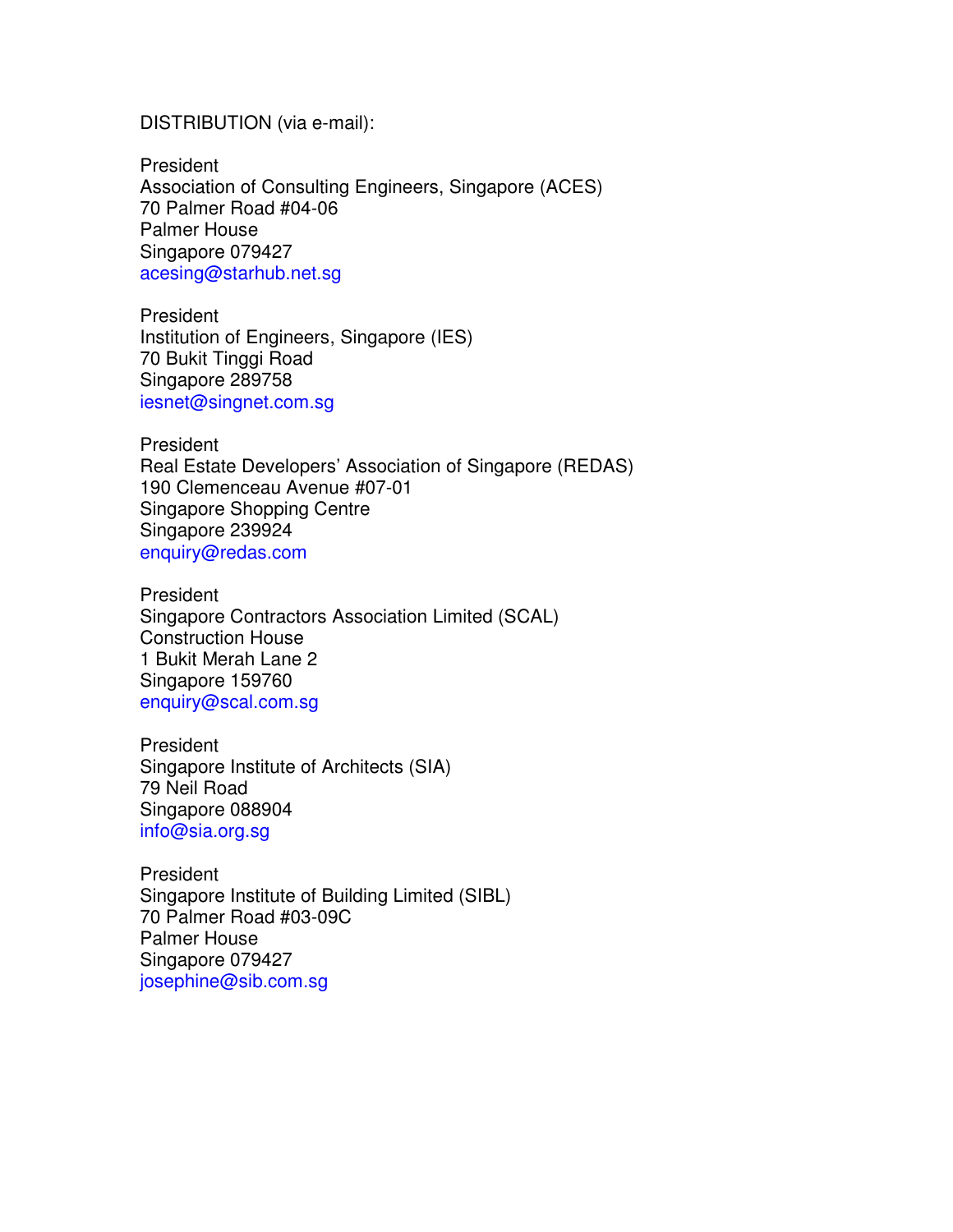President Singapore Institute of Surveyors & Valuers (SISV) 20 Maxwell Road #10-09B Maxwell House Singapore 069113 sisv.info@sisv.org.sg

President Society of Project Management (SPM) MacPherson Road P.O. Box 1083 Singapore 913412 sprojm@yahoo.com

Deputy Director Project Development and Maintenance Branch Ministry of Education (MOE) 1 North Buona Vista Drive Office Tower Level 9 Singapore 138675 eng\_wee\_tong@moe.gov.sg

President Board of Architects (BOA) 5 Maxwell Road 1<sup>st</sup> storey Tower Block MND Complex Singapore 069110 boarch@singnet.com.sg

Deputy Chief Executive Officer (Building) Housing & Development Board (HDB) 480 Lorong 6 Toa Payoh HDB Hub Singapore 310480 sck2@hdb.gov.sg

Deputy Chief Executive Infrastructure & Development Land Transport Authority (LTA) 1 Hamphire Road Block 8 Level Singapore 219428 bok\_ngam\_lim@lta.gov.sg